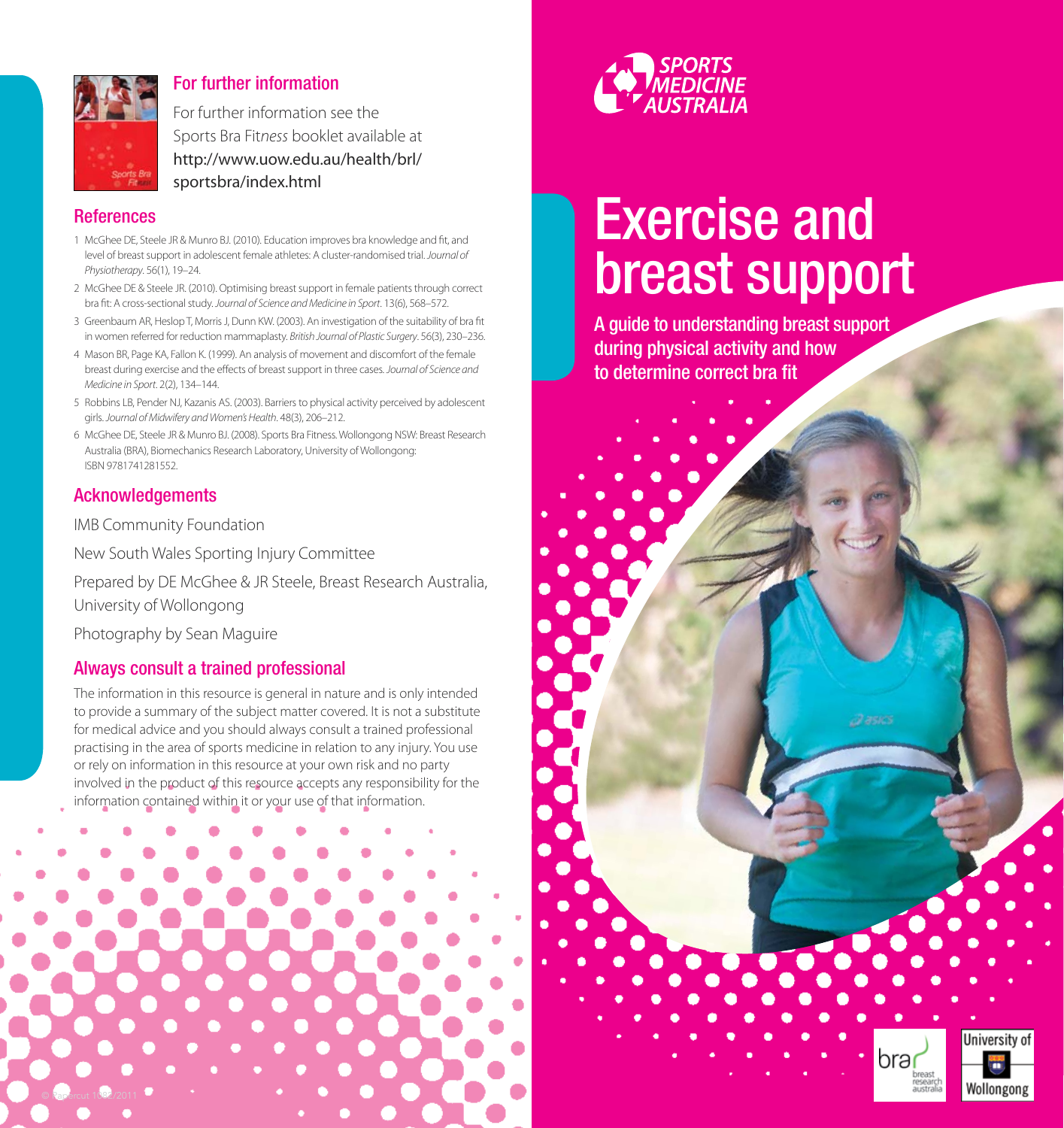A recent study found that 88% of female adolescents wore a bra during sport that did not fit correctly, while 85% failed a simple knowledge test on bras and bra fit<sup>1</sup>. This fact sheet aims to provide easy-to-understand information on how to choose a bra suitable for physical activity and to tell if it fits you properly. Hopefully this information will ensure that the next sports bra you buy is the right size, provides you with good support and, most importantly, is comfortable.

#### Why wear a supportive bra during physical activity?

#### **Improve posture and performance**

As breasts can be heavy, the force created by them can pull your trunk forward, making you slouch. This can negatively affect your athletic or sports performance, and lead to headaches and neck, back and arm pain<sup>2,3</sup>.

Figure 1 Bad posture (left), good posture (right)



### Fact…

16D breasts weigh approximately 600 grams each.

That's as much as 1.2 litres of milk hanging from the front of your chest.

# bra **The need for a supportive bra**  The need for a supportive I

#### **Minimise breast movement**

Research has shown that during activities such as running and jumping, bare breasts move up and down as much as 12 cm. This is due to insufficient anatomical supportwithin your breasts 4 .

#### **Minimise breast discomfort and embarrassment**

Excessive breast movement during exercise is often associated with breast discomfort and can be embarrassing for some females. As both of these factors have been shown to be barriers to physical activity<sup>1,5</sup>, breast support should be made a priority and bras regarded as essential pieces of sporting equipment, rather than just underwear.

Figure 2 Breast movement during treadmill running when wearing a supportive bra compared to a non-supportive bra



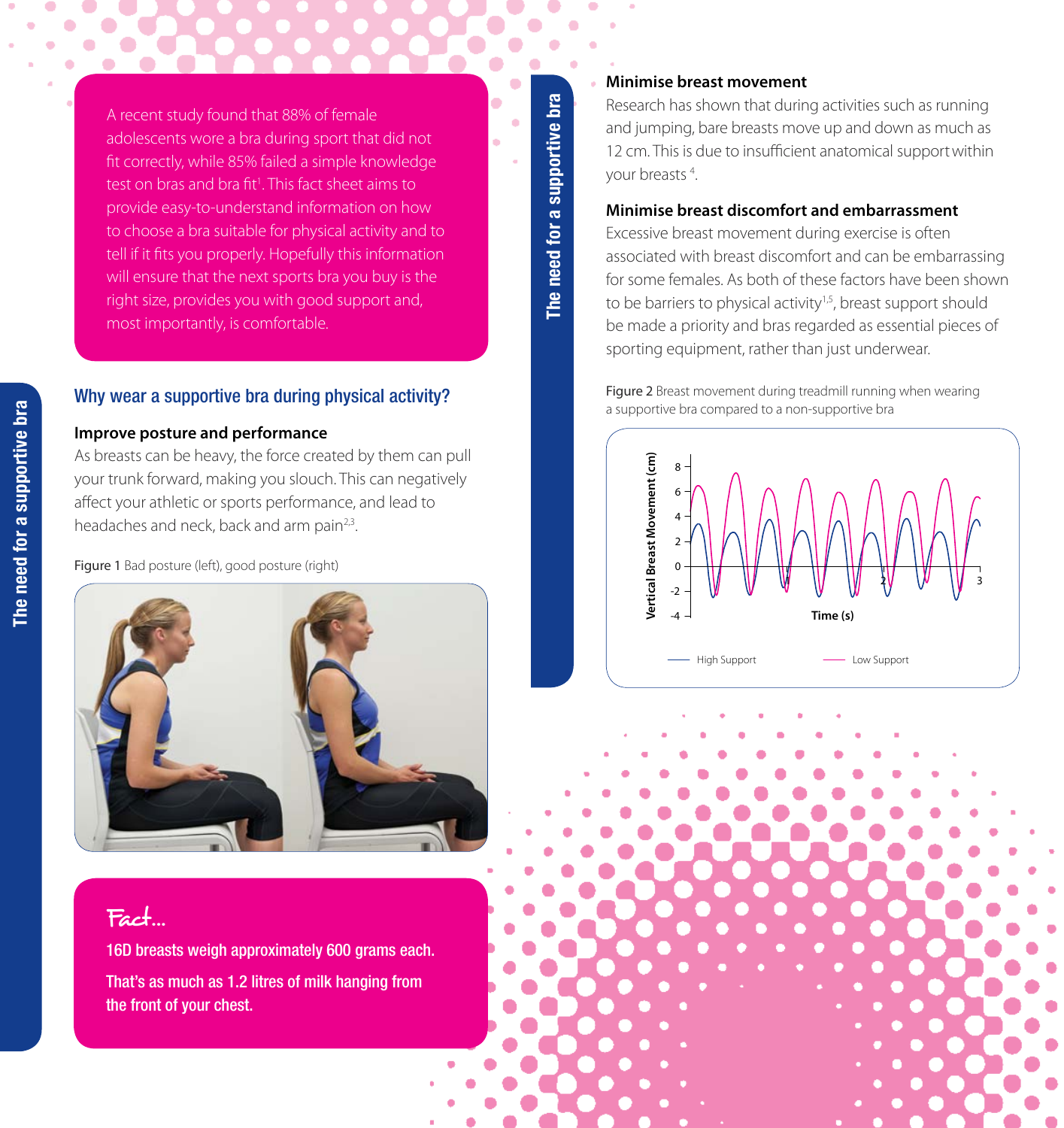#### How much breast support do I need?

The amount of breast support needed varies with bra size and the type of exercise.

#### **Age**

Breasts are primarily supported by the skin covering them. Elasticity of the skin decreases with age which, in turn, reduces the support it can provide. This means that older women require greater support from their bras, especially after pregnancy.

#### **Bra size**

Females with larger bra sizes have heavier breasts and therefore require greater support from their bra<sup>6</sup>.

#### **Different types of exercise**

Different types of exercises cause different breast movement. Exercises with more vertical movement of the body (e.g. horse riding compared to bike riding; jumping compared to walking) or movements involving rapid lower limb movement (e.g. running compared to walking) cause more breast movement and, therefore, require greater breast support<sup>6</sup>. .

Figure 3 Guide to the level of breast support required in relation to your age, bra cup size and the type of physical activity you are involved in. NB: This chart should be used as a guide only. Your level of breast support should be individually modified according to any breast discomfort and the amount of breast movement you experience when you are active. Personal circumstances, such as your menstrual cycle or changes in body weight, can affect the level of breast support you require.



Bra design & breast support **Bra design & breast support**

#### Tip…

Women with bra cup sizes  $D+$  might require two bras (sports bra plus a crop top) to achieve enough support.

#### Which hra should I wear?

#### **Types of bras**

There are three basic types of bras to choose from:

- Fashion bras (bras worn during everyday activities)
- Crop tops (bras with no cups that compress both breasts) together against the chest)
- Sports bras (bras with structured cups that are worn during physical activity)

#### Figure 4 Types of bras



Fashion bra: breasts not completely covered, thin straps, non-supportive material

Crop top, round neck: breasts covered, wide band, strong elastic material

Sports bra: breasts covered, wide padded straps, wide strong band

If only a low level of breast support is needed (e.g. if you are young, have small breasts and are walking), a crop top might provide sufficient breast support. However, if a high level of breast support is needed (e.g. if you are older, have large breasts and are running) a highly supportive sports bra or even two bras may be required (e.g. a sports bra and crop top) to achieve enough support<sup>6</sup>. .<br>.